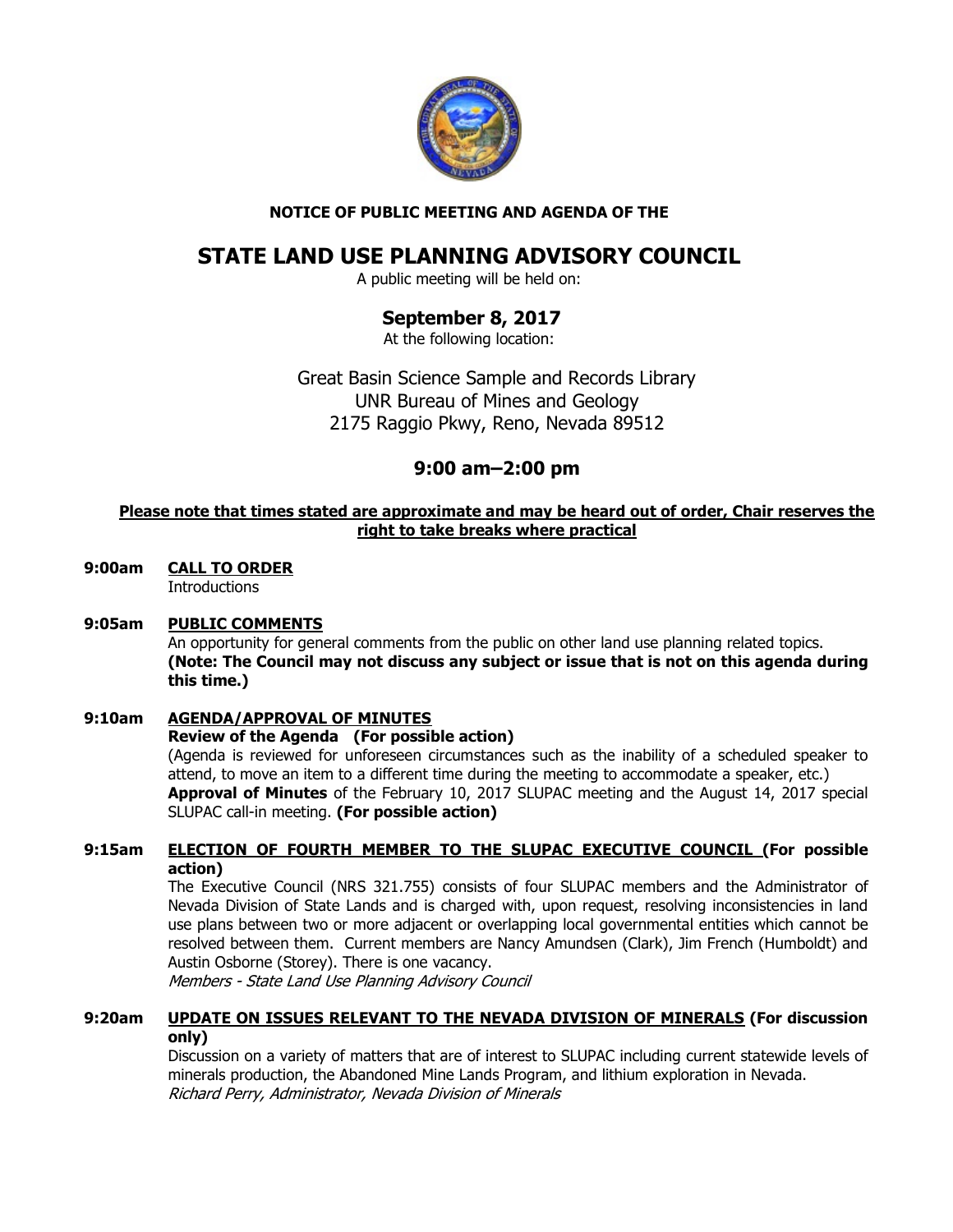#### 10:00am UPDATE ON THE ONE NEVADA TRANSPORTATION PLAN (For discussion only)

 "The vision of the One Nevada Transportation Plan is a safe and connected multi-modal transportation system that links Nevadans and supports the state's economic vitality. The plan balances the need to preserve existing investments with strategic increases in mobility while embracing Nevada's natural resources, attractions and emerging technologies. The ongoing plan process will be collaborative, unified, adaptive and transparent."

 Mark Costa, Multi-modal Program Development Chief, Nevada Department of Transportation Tim Mueller, NDOT Planning, Nevada Department of Transportation

#### 10:30am FOLLOW UP TO THE SPECIAL SLUPAC CALL-IN MEETING OF AUGUST 14, 2017 REGARDING BLM'S DIRECTION TO STREAMLINE THE NEPA AND RESOURCE MANAGEMENT PLAN PROCESSES (For possible action)

On March 27, 2017, President Trump signed H.J. Resolution 44, which immediately nullified BLM's proposed rule "Planning 2.0". Subsequently, the Secretary of Interior issued a directive to BLM to "begin a focused effort to identify and implement results-oriented improvements to its land use planning and NEPA processes". The directive requires a BLM report to the Secretary by September 27, 2017. As a result of the call-in meeting, SLUPAC sent a letter to BLM that detailed comments and suggestions relevant to the matter. This discussion may result in further actions to foster positive coordination and dialogue between the BLM, the State of Nevada, and Nevada's counties. Members - State Land Use Planning Advisory Council

#### 10:45am RS 2477 ROADS WORK SESSION (For possible action)

 Ongoing roundtable discussion and development of a legal protocol whereby a county may perfect its rights to and finalize title to an accessory road or a public road as a result of the passage of Senate Bill 456 in the 2015 Legislative Session. This is a primary focus area of SLUPAC, in coordination with Nevada Association of Counties and the Nevada Attorney General. Members - State Land Use Planning Advisory Council

#### 11:15am COUNTY PLANNING ISSUES (For discussion only)

Presentations by SLUPAC members on planning related activities within their areas of representation. Members – State Land Use Planning Advisory Council

#### 12:00pm LUNCH PRESENTATION (For discussion only)

Highly entertaining local interest presentation entitled "Discover Nevada--Whimsical Names and Uplifting Places...or the Great Adventures of Junebug" by a very talented story teller and photographer.

Jack Hursh, Cartographic Technician, Nevada Bureau of Mines and Geology

#### 1:00pm COUNCIL MEMBER COMMENTS

#### COUNCIL DISCUSSION AND RECOMMENDATIONS/CHECK IN ON SLUPAC FOCUS AREAS (For possible action)

Council will discuss and consider recommendations for identifying and achieving the primary SLUPAC focus areas for 2015-2017.

Primary 2015-2017 SLUPAC Focus Areas:

- **RS2477 Roads Protocol (SB 456)**
- **County NEPA Consistency Review Assistance**
- **Public Land Policy Plan Update Assistance and Outreach**
- SLUPAC and Counties Role and Inclusion in Development of a Statewide Water Management Plan (AB 198)
- ACEC Procedures (AB 144)

#### 1:15pm PUBLIC COMMENTS

An opportunity for general comments from the public on other land use planning related topics. (Note: The Council may not discuss any subject or issue that is not on this agenda during this time.)